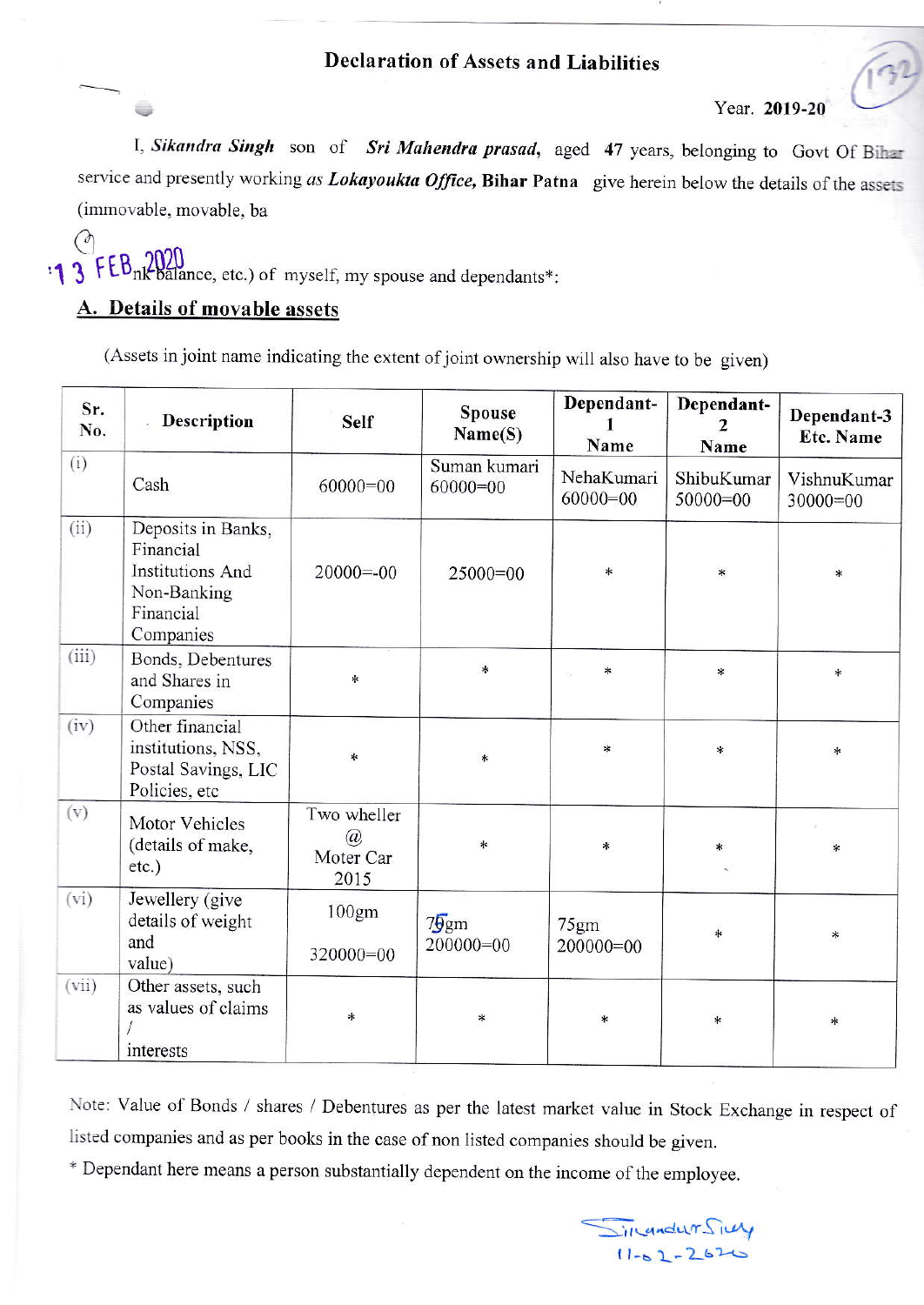## **B.** Details of Immovable assets

[Note: Properties in joint ownership indicating the extent of joint ownership will also have indicated]

| Sr.<br>No. | Description                                                                                                                                                      | <b>Self</b>                                                                                | <b>Spouse</b><br>Name(S) | Dependant-1<br>Name | Dependant-2<br>Name | Dependant-<br>3<br>Etc. Name |
|------------|------------------------------------------------------------------------------------------------------------------------------------------------------------------|--------------------------------------------------------------------------------------------|--------------------------|---------------------|---------------------|------------------------------|
| (i)        | Agricultural Land<br>- Location( $s$ ) -<br>Survey number(s)<br>- Extent (Total<br>measurement)<br>-Current market<br>value                                      | $\ast$                                                                                     | *                        | $\ast$              | *                   | *                            |
| (ii)       | Non-Agricultural<br>Land - $Location(s)$<br>- Survey number(s)<br>- Extent (Total<br>measurement)<br>-Current market<br>value                                    | $\ast$                                                                                     | $\ast$                   | $\ast$              | *                   | $\ast$                       |
| (iii)      | <b>Buildings</b><br>Commercial<br>and residential)<br>Location(s)<br>- Survey /door<br>number(s)<br>- Extent (Total<br>measurement)<br>- Current market<br>value | Paternal<br>$900$ sq ft<br>4000000.000=00                                                  | $\ast$                   | $\ast$              | *                   | *                            |
| (iv)       | Houses / Apartments,<br>$etc. - Location(s)$<br>- Survey /door<br>number(s)<br>- Extent (Total<br>measurement) -<br>Current market<br>value                      | $\ast$                                                                                     | $\ast$                   | *                   | ∗                   | *                            |
| (v)        | Others (such as<br>interest in property)                                                                                                                         | Phulwari, vill-<br>Anda.Plotno-<br>152,[Part]Khta-<br>88,6<br>Dismil.2613Sft<br>2000000=00 | *                        | $\ast$              | $\ast$              | *                            |

I give herein below the details of my liabilities / overdues to public financial institutions and  $(2)$ government dues:-

[Note : Please give separate details for each item)

| эr.<br>No. | Description | Name & address of Bank<br>/ Financial Institutions(s)<br>/ Department (s) | Amount outstanding as<br>Jan 19 |
|------------|-------------|---------------------------------------------------------------------------|---------------------------------|
|            |             |                                                                           |                                 |

 $\sum_{1/4} 417 \sum_{1/4}$ 20